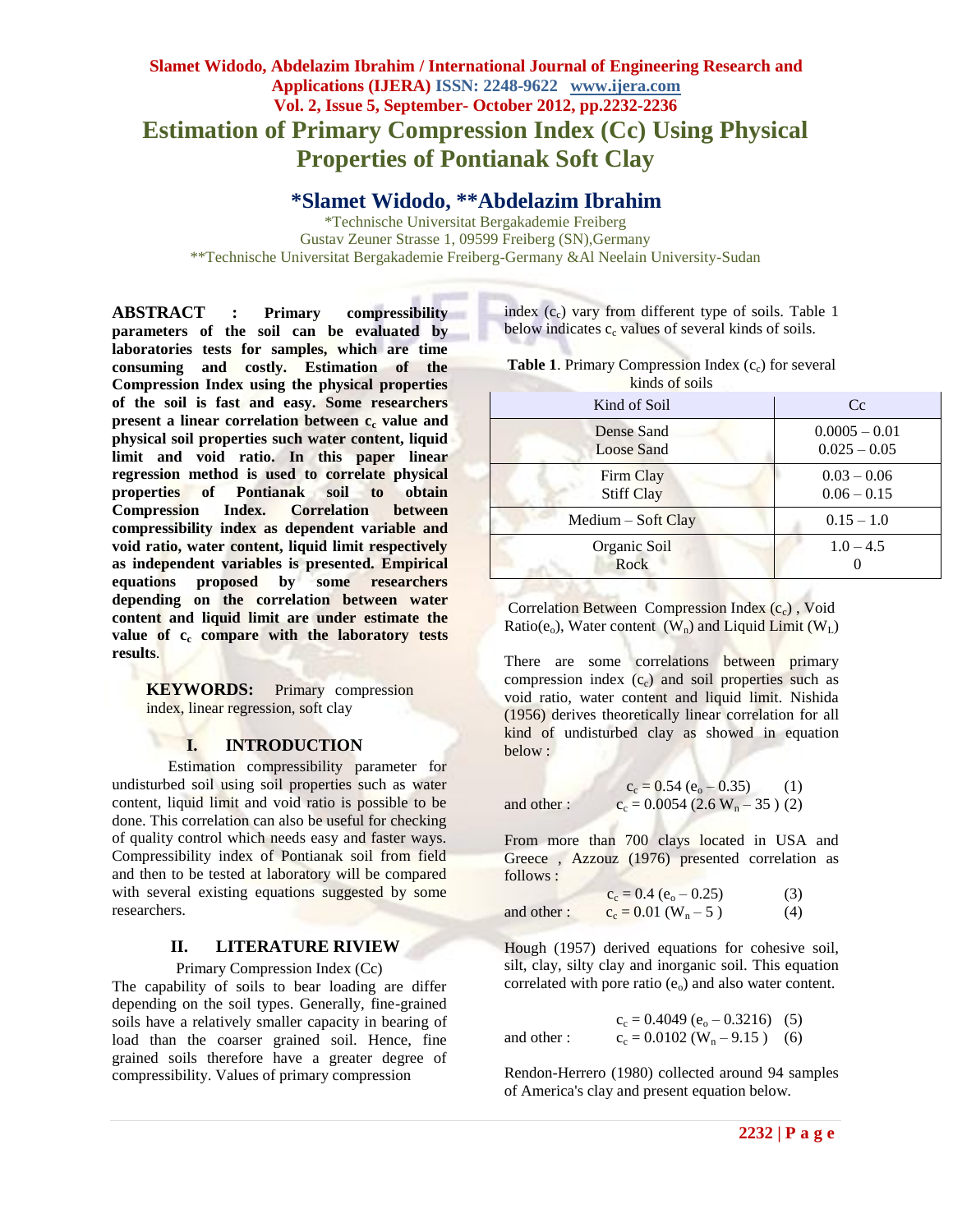$c_c = 0.30 (e_0 - 0.27)$  (7)

Serajuddin (1987) gave a linear equation for 130 alluvial clay and silt in Bangladesh as given in the following equation.

 $c_c = 0.0102 (W_n - 9.15)$  (8) Terzhagi and Peck (1967) present a linear correlation between primary compression index  $(c<sub>c</sub>)$  and liquid limit  $(W<sub>L</sub>)$  as ilustrated in the following equation.

$$
c_c = 0.009 (W_L - 10)
$$
 (9)

 $\overline{a}$ 

سا

For all parameters  $c_c$ ,  $e_o$ , Wn and WL is primary compression index, pore ratio,water content and liquid limit respectively.

In addition, another correlation for disturbed clay sample or remoulding, Skempton (1944) gave a linear correlation using liquid limit.

$$
c_c' = 0.007 (W_L - 7)
$$
 (10)

Koppula (1981) and Wroth et al. (1978) propose a correlation using plasticity index for primary compressive strength of remoulding clay.

$$
c_c' = 1.325 I_p \tag{11}
$$

Linear Regression Method

Linear regression is a simple method to analyze data and take conclusion afterwards. By using spreadsheets program (Excel for windows) data base can be easily calculated. Trend line linearly indicate between independent variable  $(c<sub>c</sub>)$  and dependent variables  $(e_0, W_n, W_l)$ . Coefficient of determination  $(R<sup>2</sup>)$  indicates a correlation each other. Ratio coefficient regression to standard error is T-value indicating validity of equation. Practically, T-value more than 2.0 hints a valid equation.

### **III. DATA COLLECTING**

Main data for calculation and analysis came from soil investigation of expanded runway project of Supadio airport in Pontianak, Indonesia. There are 10 boreholes along at left and right of existing runway having 2.250 m length and 30 m width. It

will be extended 2.550 m length and 45 m width. From each borehole two samples were taken hence there are 20 samples for testing at laboratory. Detail data from soil investigation results for the project is shown in Table 2.

| <b>STA</b> | No. of<br>sample | Depth<br>(m) | $\gamma$<br>(kN/m3) | $\sigma$ i<br>kPa | Wn<br>(%)   | W <sub>1</sub><br>(%) | <b>Wp</b><br>(%) | $\n  p\n$<br>(%) | V          | eo    | $_{\rm{Cc}}$ |
|------------|------------------|--------------|---------------------|-------------------|-------------|-----------------------|------------------|------------------|------------|-------|--------------|
|            |                  |              |                     |                   |             |                       |                  |                  |            |       |              |
| $0+072$    | $\mathbf{1}$     | 9.30         | 14.23               | 132.34 75.79      |             | 35.23                 | 25.81            | 9.42             | 5.31       | 1.887 | 0.829        |
|            | $\overline{2}$   | 20.30        | 14.33               | 290.90 49.85      |             | 49.38                 | 26.38            | 23.00            | 1.02       | 1.390 | 0.738        |
| $0+303$    | 1                | 3.30         | 15.43               |                   | 50.92 69.17 | 48.79                 | 30.64            | 18.15            | 2.12       | 1.811 | 0.803        |
|            | $\overline{2}$   | 12.30        | 18.25               | 224.48 34.86      |             | 24.90                 | 14.66            | 10.24            | 1.97       | 0.910 | 0.349        |
| $0+639$    | $\mathbf{1}$     | 9.30         | 15.64               | 145.45 68.83      |             | 48.29                 | 26.23            | 22.06            | 1.93       | 1.850 | 0.663        |
|            | $\overline{2}$   | 20.30        | 15.66               | 317.90 60.38      |             | 62.46                 | 32.79            | 29.67            | 0.93       | 1.791 | 1.663        |
| $1 + 054$  | 1                | 3.30         | 14.74               |                   | 48.64 81.55 | 48.73                 | 27.53            | 21.20            | 2.55       | 2.321 | 1.236        |
|            | $\overline{2}$   | 12.30        | 15.82               | 194.59 71.80      |             | 54.89                 | 28.97            | 25.92            | 1.65       | 1.886 | 0.436        |
| $1+435$    | $\mathbf{1}$     | 6.30         | 16.33               | 102.88 66.96      |             | 51.52                 | 26.64            | 24.88            | 1.62       | 1.522 | 0.653        |
|            | $\overline{2}$   | 15.30        | 15.88               | 242.96 66.00      |             | 49.12                 | 29.55            | 19.57            | 1.86       | 1.748 | 0.872        |
| $1+773$    | 1                | 9.30         | 16.03               | 149.08 90.96      |             | 53.44                 | 26.86            | 26.58            | 2.41       | 2.258 | 0.866        |
|            | $\overline{2}$   | 18.30        | 18.54               | 339.28 35.59      |             | 22.62                 | 19.08            | 3.54             | 4.66       | 0.884 | 0.279        |
| $2+106$    | $\mathbf{1}$     | 3.30         | 14.23               |                   | 46.96 86.42 | 54.02                 | 38.44            | 15.58            | 3.08       | 7.114 | 0.993        |
|            | $\overline{2}$   | 12.30        | 16.21               | 199.38 49.59      |             | 55.13                 | 29.11            | 26.02            | 0.79       | 1.610 | 1.196        |
| $2 + 250$  | 1                | 6.30         | 14.4                |                   | 90.72 83.01 | 52.27                 | 28.50            | 23.77            | 2.29       | 2.351 | 1.013        |
|            | $\overline{2}$   | 15.30        | 17.19               | 263.01 43.83      |             | 46.46                 | 25.55            | 20.91            | 0.87       | 1.178 | 0.488        |
| $2+400$    | $\mathbf{1}$     | 12.30        | 13.93               | 171.34 56.82      |             | 17.10                 | 14.62            |                  | 2.48 17.02 | 1.444 | 0.556        |
|            | $\overline{2}$   | 20.30        | 14.64               | 297.19 50.14      |             | 46.16                 | 25.71            | 20.45            | 1.19       | 1.347 | 0.511        |
| $2 + 550$  | 1                | 9.30         | 16.87               | 156.89 54.10      |             | 51.96                 | 24.87            | 27.09            | 1.08       | 1.308 | 0.452        |
|            | $\mathfrak{p}$   | 18.30        | 16.28               | 297.92 52.31      |             | 39.08                 | 22.91            | 16.17            | 1.82       | 1.347 | 0.511        |
|            | Max              | 20.30        | 18.54               | 339.28            | 90.96       | 62.46                 | 38.44            | 29.67            | 17.02      | 7.114 | 1.663        |
|            | Min              | 3.30         | 13.93               | 46.96             | 34.86       | 17.10                 | 14.62            | 2.48             | 0.79       | 0.884 | 0.279        |
|            | Avg              | 11.85        | 15.73               | 188.14            | 62.40       | 45.58                 | 26.24            | 19.34            | 2.81       | 1.898 | 0.755        |
|            |                  |              |                     |                   |             |                       |                  |                  |            |       |              |

**Table 2**. Data from soil investigation of expanded runway project at Supadio airport

## **IV. DISCUSSION FOR ANALYSIS RESULTS**

### **Primary Compression Index (Cc) from Equations**

The results for primary compression index  $(c_c)$  from laboratory testing and that from some equations above is shown in Table 3. Nishida (1956), Azzouz (1976) and Hough (1957) gave two results for  $c_c$  values. Left one of coulomb is based void ratio and other is based from water content. Rendon-Herrero (1980) only give linear correlation between  $c_c$  and void ratio and Seradjuddin (1987) uses water content to get  $c_c$  value whereas only Terzhagi and Peck (1967) propose correlation of  $c_c$ based on liquid limit.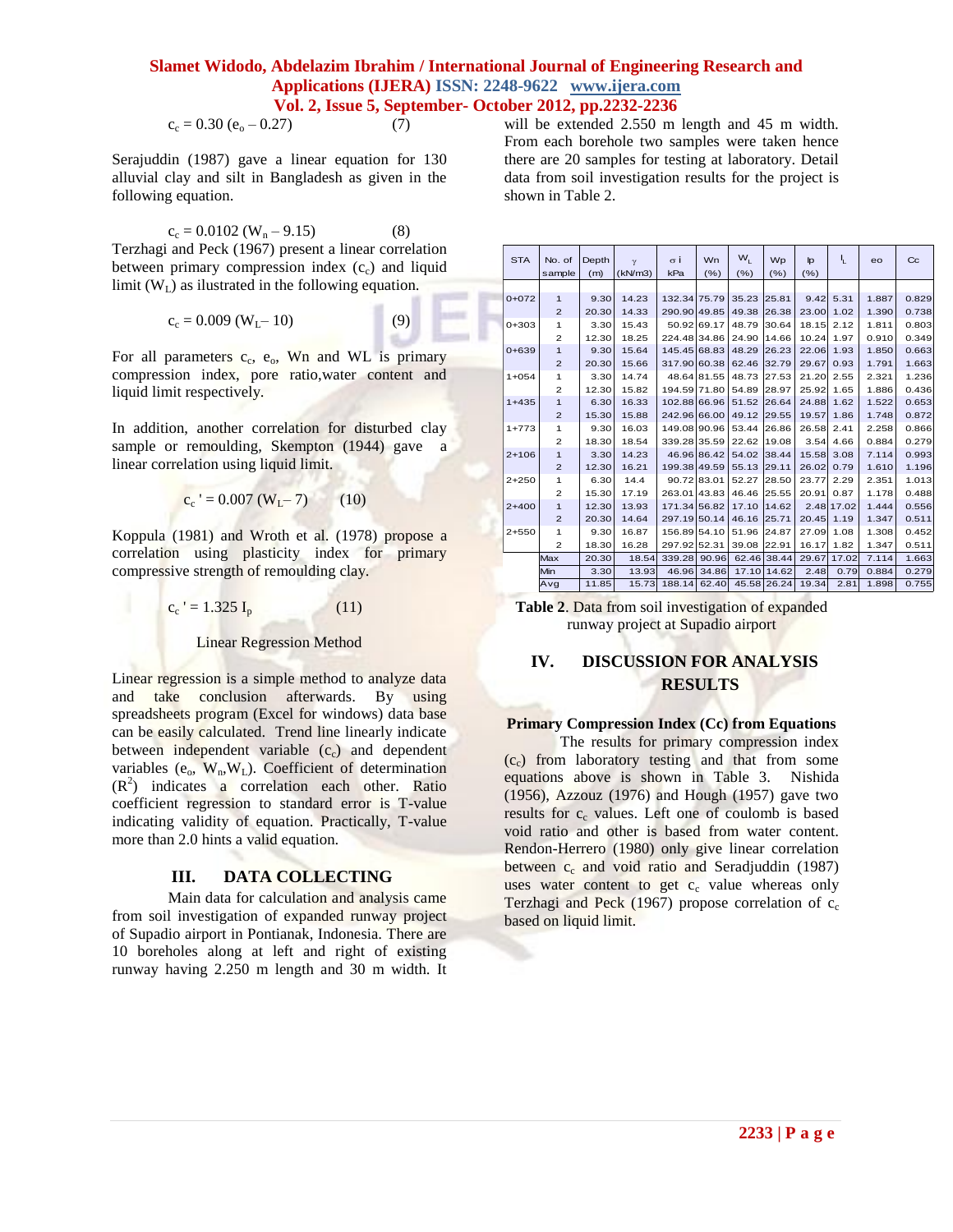|           |             |                |             |             |             |                |       | Rendon- |             |             |
|-----------|-------------|----------------|-------------|-------------|-------------|----------------|-------|---------|-------------|-------------|
| Location  | Lab.        | <b>Nishida</b> |             | Azzouz      |             | Hough          |       | Herrero | Seradjuddin | Terzhagi    |
|           | $_{\rm cc}$ | $_{\rm cc}$    | $_{\rm CC}$ | $_{\rm CC}$ | $_{\rm CC}$ | Cc<br>Cc       |       | Cc      | $_{\rm C}$  | $_{\rm Cc}$ |
|           |             |                |             |             |             |                |       |         |             |             |
| $0+072$   | 0.829       | 0.830          | 0.875       | 0.655       | 0.708       | 0.680<br>0.634 |       | 0.485   | 0.680       | 0.227       |
|           | 0.738       | 0.562          | 0.511       | 0.456       | 0.449       | 0.433          | 0.415 |         | 0.415       | 0.354       |
| $0+303$   | 0.803       | 0.789          | 0.782       | 0.624       | 0.642       | 0.603          | 0.612 |         | 0.612       | 0.349       |
|           | 0.349       | 0.302          | 0.300       | 0.264       | 0.299       | 0.238          | 0.262 | 0.192   | 0.262       | 0.134       |
| $0 + 639$ | 0.663       | 0.810          | 0.777       | 0.640       | 0.638       | 0.619<br>0.609 |       | 0.474   | 0.609       | 0.345       |
|           | 1.663       | 0.778          | 0.659       | 0.616       | 0.554       | 0.595          | 0.523 | 0.456   | 0.523       | 0.472       |
| $1 + 054$ | 1.236       | 1.064          | 0.956       | 0.828       | 0.766       | 0.810          | 0.738 |         | 0.738       | 0.349       |
|           | 0.436       | 0.829          | 0.819       | 0.654       | 0.668       | 0.633          | 0.639 | 0.485   | 0.639       | 0.404       |
| $1+435$   | 0.653       | 0.633          | 0.751       | 0.509       | 0.620       | 0.486<br>0.590 |       | 0.376   | 0.590       | 0.374       |
|           | 0.872       | 0.755          | 0.738       | 0.599       | 0.610       | 0.578          | 0.580 | 0.443   | 0.580       | 0.352       |
| $1+773$   | 0.866       | 1.030          | 1.088       | 0.803       | 0.860       | 0.784          | 0.834 | 0.596   | 0.834       | 0.391       |
|           | 0.279       | 0.288          | 0.311       | 0.254       | 0.306       | 0.228          | 0.270 | 0.184   | 0.270       | 0.114       |
| $2+106$   | 0.993       | 3.653          | 1.024       | 2.746       | 0.814       | 2.750          | 0.788 | 2.053   | 0.788       | 0.396       |
|           | 1.196       | 0.680          | 0.507       | 0.544       | 0.446       | 0.522          | 0.412 | 0.402   | 0.412       | 0.406       |
| $2 + 250$ | 1.013       | 1.081          | 0.976       | 0.840       | 0.780       | 0.822          | 0.753 | 0.624   | 0.753       | 0.380       |
|           | 0.488       | 0.447          | 0.426       | 0.371       | 0.388       | 0.347          | 0.354 | 0.272   | 0.354       | 0.328       |
| $2+400$   | 0.556       | 0.591          | 0.609       | 0.478       | 0.518       | 0.454          | 0.486 | 0.352   | 0.486       | 0.064       |
|           | 0.511       | 0.538          | 0.515       | 0.439       | 0.451       | 0.415          | 0.418 | 0.323   | 0.418       | 0.325       |
| $2 + 550$ | 0.452       | 0.517          | 0.571       | 0.423       | 0.491       | 0.399<br>0.458 |       | 0.311   | 0.458       | 0.378       |
|           | 0.511       | 0.538          | 0.545       | 0.439       | 0.473       | 0.415          | 0.440 | 0.323   | 0.440       | 0.262       |
| Max       | 1.663       | 3.653          | 1.088       | 2.746       | 0.860       | 2.750          | 0.834 | 2.053   | 0.834       | 0.472       |
| Min       | 0.279       | 0.288          | 0.300       | 0.254       | 0.299       | 0.228          | 0.262 | 0.184   | 0.262       | 0.064       |
| Average   | 0.755       | 0.836          | 0.687       | 0.659       | 0.574       | 0.638          | 0.543 | 0.488   | 0.543       | 0.320       |

**Table 3**. Values of c<sub>c</sub> from laboratory test using some equations

c<sub>c</sub> values from correlation using parameter of void ratio show higher than water content for three equations Nishida (1956), Azzouz (1976) and Hough (1957) whereas Rendon-Herrero (1980) and Seradjuddin (1987) gave different trend. Furthermore, Terzhagi and Peck's equation based liquid limit gives the smallest of  $c_c$  value. From Table 1 above that average value of  $c_c$  for Pontianak Soil is 0.755 and classified as soft soil in ranging from 0.15 to 1.0 for medium-soft soil in grouping.

#### **Linear Regression of Laboratory Data**

By using linear regression, analysis and validation for Pontianak soft soil is done and new equation for soil model is found. There are three kind of equations will be showed. Firstly, it is based on void ratio. Secondly, it is based on water content and the last one is a correlation between  $c_c$  values and liquid limits. The correlation between cc and different types of physical properties are shown in Figures 1, 2, 3.





Figure 2.  $c_c$  versus.  $W_n$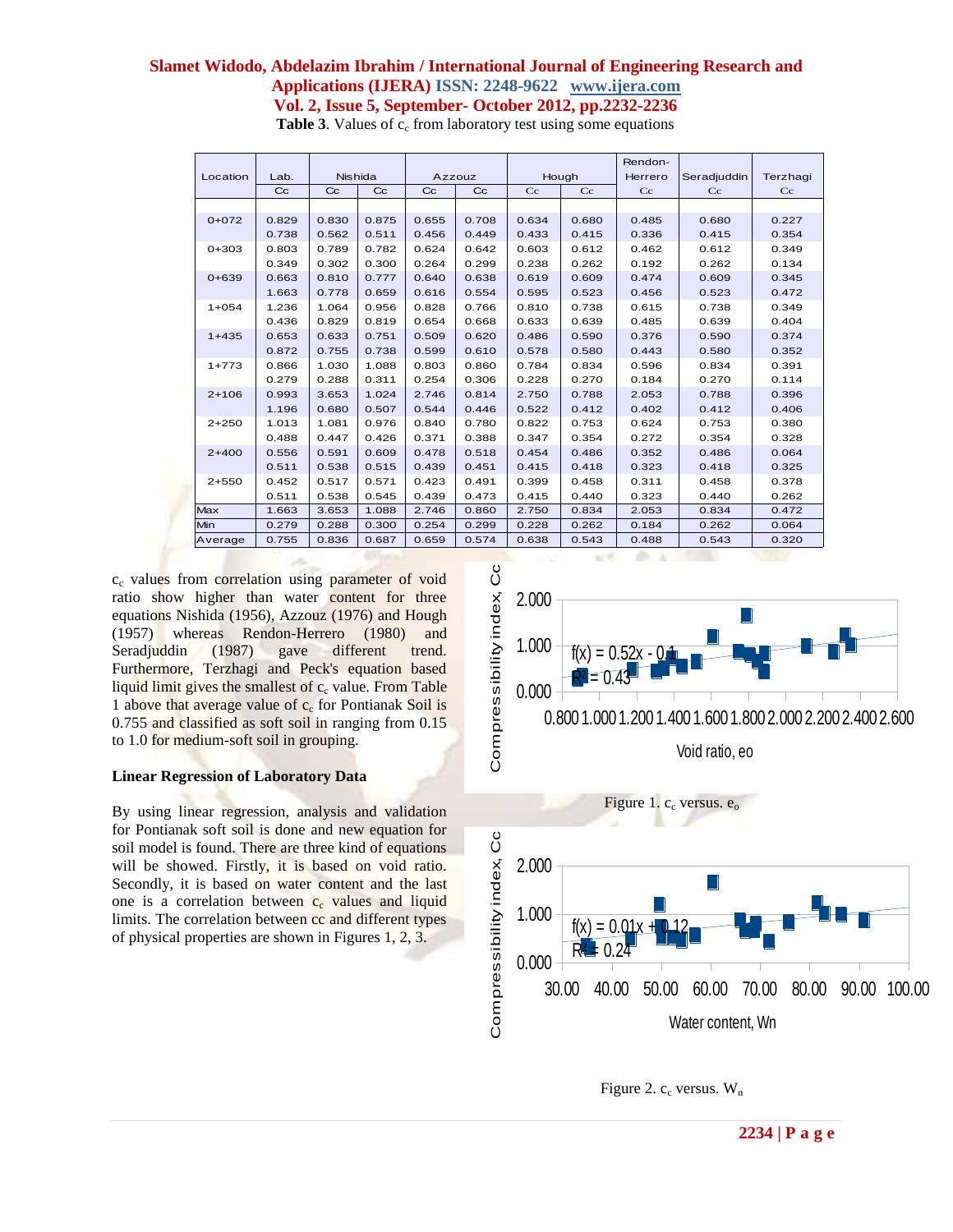

#### Figure 3.  $c_c$  versus  $W_L$

Correlation between Compression index  $(c<sub>c</sub>)$  and Void ratio  $(e_0)$  uses linear regression as depicted in Figure 1. with cofficient of determination  $R^2 = 0.427$ gives equation:

$$
c_c = 0.5217 e_o - 0.10428
$$
 (12.a)  
= 0.5217 (e<sub>o</sub> - 0.20) (12.b)

Furthermore, in Figure 2. for coefficient of determination  $R^2 = 0.238$  gives equation:

$$
c_c = 0.0102 W_n + 0.11807
$$
 (13.a)  
= 0.0102 (W<sub>n</sub> + 11.57) (13.b)

Figure 3. presents a linear correlation between compression index  $(c_c)$  and Liquid limit taking coefficient of determination  $R^2 = 0.349$  gives equation:

$$
c_c = 0.01706 W_L - 0.02209
$$
 (14.a)  
= 0.01706 (W<sub>L</sub>- 1.30) (14.b)

From coefficient of determination  $(R^2)$  above that all equations give low correlation and the worst is the correlation between  $c_c$  and water content  $(W_n)$ . In addition, constant or intercept for the equation between  $c_c$  and  $W_n$  having positive value are different than other which are negative signs. Table 4 right column gives new equations as alternative equations using linear regression analysis.

**Table 4**. Comparison of equations

| Researchers                    | Existing equations                                                                 | Alternative equations                                                  |
|--------------------------------|------------------------------------------------------------------------------------|------------------------------------------------------------------------|
| Nishida (1956)                 | $c_c = 0.54$ (e <sub>o</sub> – 0.35)<br>$c_c = 0.01404(W_n - 13.46)$               | $c_c = 0.5217 (e_0 - 0.2)$                                             |
| Azzouz (1976)                  | $c_c = 0.4 (e_0 - 0.25)$<br>$c_c = 0.01$ (W <sub>n</sub> – 5)                      | $c_c = 0.0102$ (W <sub>n</sub> +11.57)<br>$c_c = 0.01706 (W_L - 1.29)$ |
| Hough (1957)<br>Rendon-Herrero | $c_c = 0.4049$ (e <sub>o</sub> - 0.3216)<br>$c_c = 0.0102$ (W <sub>n</sub> – 9.15) |                                                                        |
| (1980)<br>Seradjuddin (1987)   | $c_c = 0.3$ (e <sub>o</sub> - 0.27)<br>$c_c = 0.0102$ (W <sub>n</sub> – 9.15)      |                                                                        |
| Terzhagi-Peck<br>1967)         | $c_c = 0.009$ (W <sub>I</sub> - 10)                                                |                                                                        |

#### **CONCLUSIONS**

Based on compression index  $(c<sub>c</sub>)$  at laboratory testing for Pontianak soil which average of  $c_c$  value is 0.755 and the values ranging from 0.279 to 1.663 indicates as soft clay. Compression index values using independent variables such as water content and liquid limit are under estimated compared laboratory testing whereas void ratio is shown better result. Coefficients of determination  $(R^2)$  for three grouping from regression analysis are below 0.5. Hence, they indicate as low correlation between  $c_c$  and independent variables void ratio, water content, liquid limit respectively. Large number of sample is more needed for further analysis in other to present valid equations having high correlation.

#### **REFERENCES**

- 1. Azzous, A.S., Krizek, R.J., and Corotis, R.B., *"Regression Analysis of Soil Compressibility",* Soils and Foundations, 16(2), 19-29, 1976.
- 2. Das, B.M.,(1985), ''*Principles of Geotechnical Engineering''*, University of Texas at El Paso, USA.
- 3. Davison, L.R.and Atkinson, J.H.,(1990), ''*Continous Loading Oedometer Testing of Soils''*, Quarterly Journal of Engineering Geology, Vol.23, pp.347-355, London.
- 4. Dermawan, H., (2002), ''C*onsolidation Test''*, Universitas Pendidikan Indonesia.